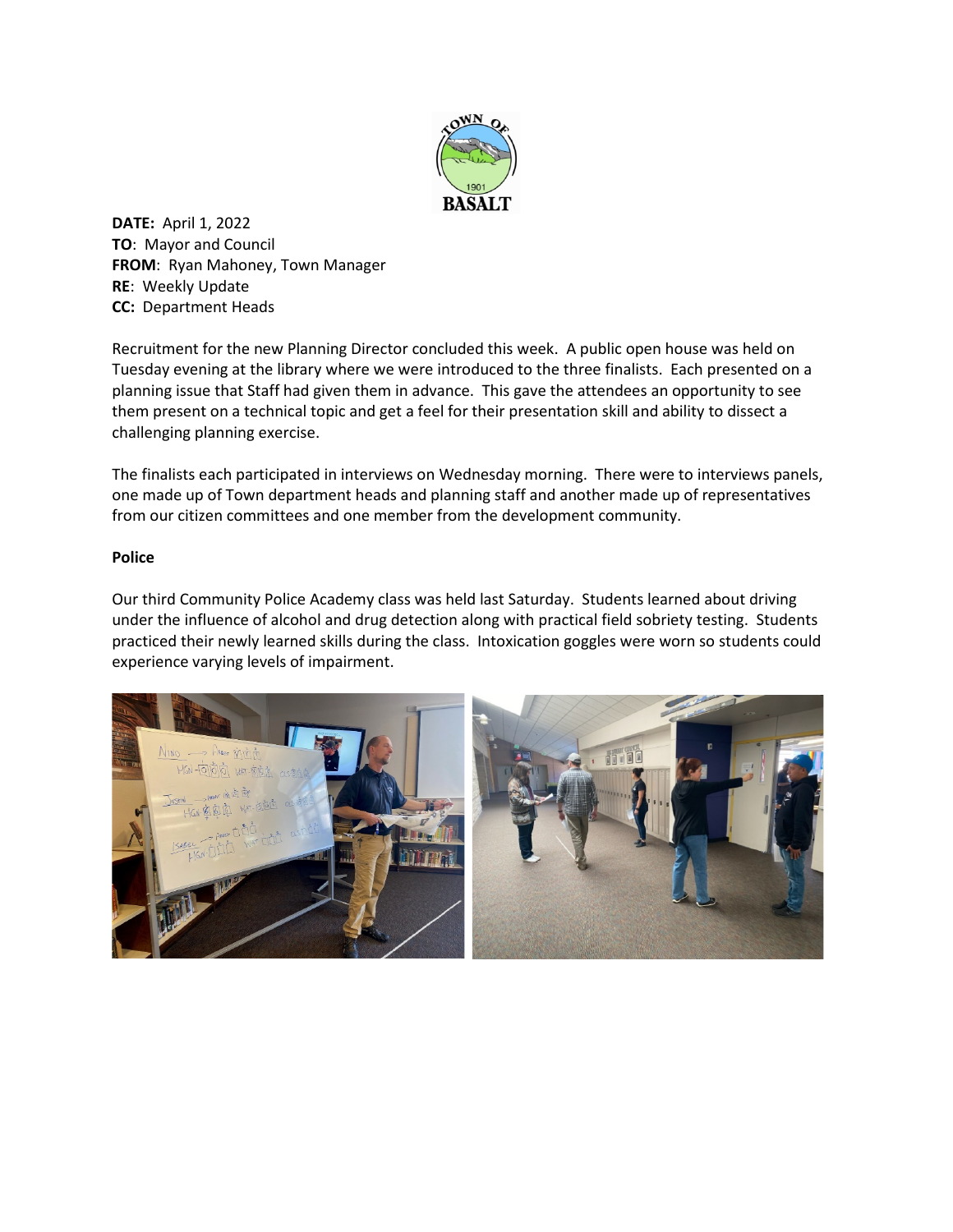

We completed the upgrades to the Police Department's safety and security systems. The alarm and camera systems are now fully operational.

Lieutenant Aaron Munch and Sergeant Nino Santiago attended a recruiting event in the Denver area. They made contact with potential applicants. Two have scheduled future ride-along dates with our officers.

All officers are attending first quarter Roaring Fork Regional Range training. Officers are being instructed in decisional shooting, arrest control and defensive tactics.

## **Public Works**

Public Works has been trimming street trees to get the limbs high enough for commercial vehicular traffic for the summer. The delivery truck and dump truck volume really increase in the summer. Cutting the limbs instead of them being broken and ripped off avoids permanent damage to the trees.

Public Works had a large Cottonwood tree removed from Meadow Lane in Willits this week. The tree was in Town right of way and was causing the curb and street to buckle and its root system was causing backups in the sewer service.

Our turf and garden contractor has been installing mulch circles around town trees. The mulch circles prevent lawn mowers and string trimmers damaging the trees. The tree trimming that Public Works produces is hauled to the landfill and made into mulch for resale.

More upgrades were made to one of the Town's water wells. The upgrade involved installing a flow valve to reduce the amount of water that is needed to sample chlorine levels.

The Water Department is in the process of reading meters for the quarter this week.

Parks, Gardens and Forestry are negotiating the maintenance contract of the Town for the year. We will be using Good Earth which has done a good job over the last two years.

Public Works is doing some equipment repair this week. The street sweeper is having a hydraulic line repaired and the Ventrac, that is used to clear snow off the sidewalk, had a belt replaced. We had an EV charger in Willits making a noise which has been temporarily turned off pending repair.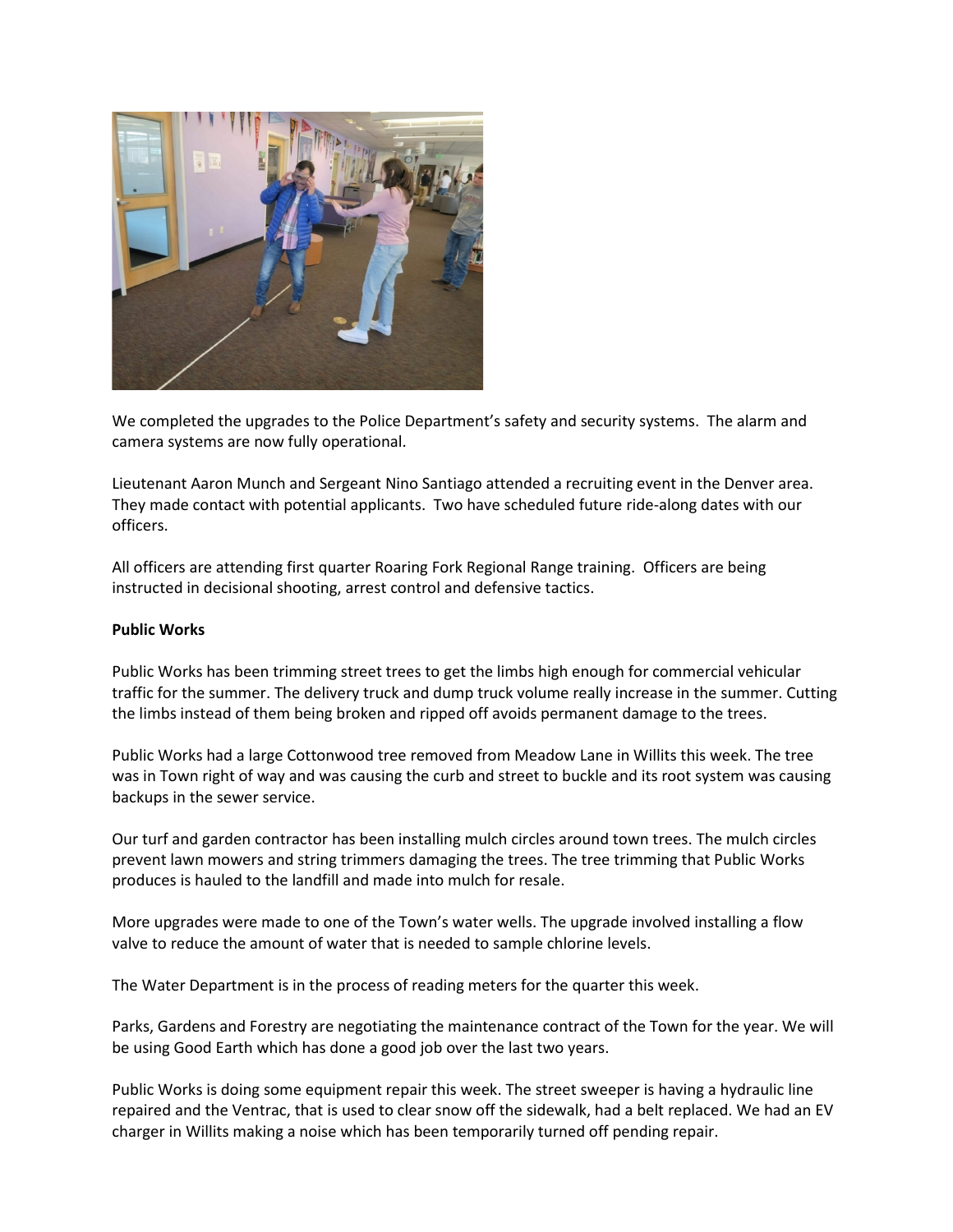## **Planning**

**Basalt Center Circle Application –** The Applicant is working on the Final Plan application.

**Basalt River Park Improvements** – Walters Inc. has continued work on Phase I of Basalt River Park. They have completed final grading, constructed the wall elements, and finalized the winterization of the site. The architects on the bandshell, misting feature, and bus station/restroom continue to work on the designs for those elements of the park. POST reviewed the draft designs for the bandshell, misting feature, and bus shelter/restroom and provided feedback at their meeting on March 23<sup>rd</sup>. Staff also put out an RFP for the Phase II installation and bids were due on March  $30<sup>st</sup>$ . Four (4) bids were received. Town Staff will be reviewing the bids early next week with the intent to bring a contract to Council for consideration on April 12<sup>th</sup>.

**Midland Avenue Streetscape Project** –Staff is meeting weekly with ConnectOne Design and Stutsman-Gerbaz to prepare for a design charette between Town Staff and the design team that is to occur in April.

**Town of Basalt Photovoltaic and Energy Storage Project** –McKinstry conducted site visits of the potential sites on March 16th. Staff and McKinstry continue to work with Holy Cross Energy, the school district, CORE and members of the Green Team on the project.

**Other Basalt Forward 2030 Support** – Town Planning Staff also provided support to the Manager for the Basalt Forward 2030 projects.

**Mid-Valley Center Lot 4** – Phase 1A of the Project has been completed except for the landscaping. Town Staff and Gould are moving forward with final design of the foundation and building.

**Basalt River Park Development LLC** – A full building permit was issued on the Gallery Building which includes commercial, apartments, and the affordable housing units.

**Development Review/Applications** – Staff also spent time on responding to administrative reviews, complaints and working on land use applications and building permits.

**Green Team** – Staff has met with CORE to discuss combining marketing efforts for the Basalt Retrofit Incentives Program. CORE will be administering the program for a 10% fee. The Town will be leveraging resources with CORE and Holy Cross Energy to incentivize retrofits related to air sealing and insulation, electrification, fuel switching, battery storage, and some smaller energy saving items.

Staff and CORE have been invited by the Basalt Regional Library to participate in a Town Hall Speaker Series through the Hurst Community Initiative/Aspen Institute on April 13<sup>th</sup>. The topic is Environmental Sustainability in Basalt. More information can be found at [https://www.aspen2parachute.org/events.](https://www.aspen2parachute.org/events) This is the first in an eight-part series that will include different topics in each town, from Aspen to Parachute.

Staff has begun discussions with Eagle County to plan this year's community recycling event. It is anticipated that the event will occur again at the high school in late spring or early summer, at the conclusion of the school year.

**Basalt Early Childhood Coalition –** Michelle Oger, the Design Team and Staff met virtually on Tuesday to continue advances toward an early childhood education center at Sopris Meadows Parcel 2E. The Design Team presented three design options for consideration and discussion, and feedback was provided for refinement of the options prior to the next meeting.